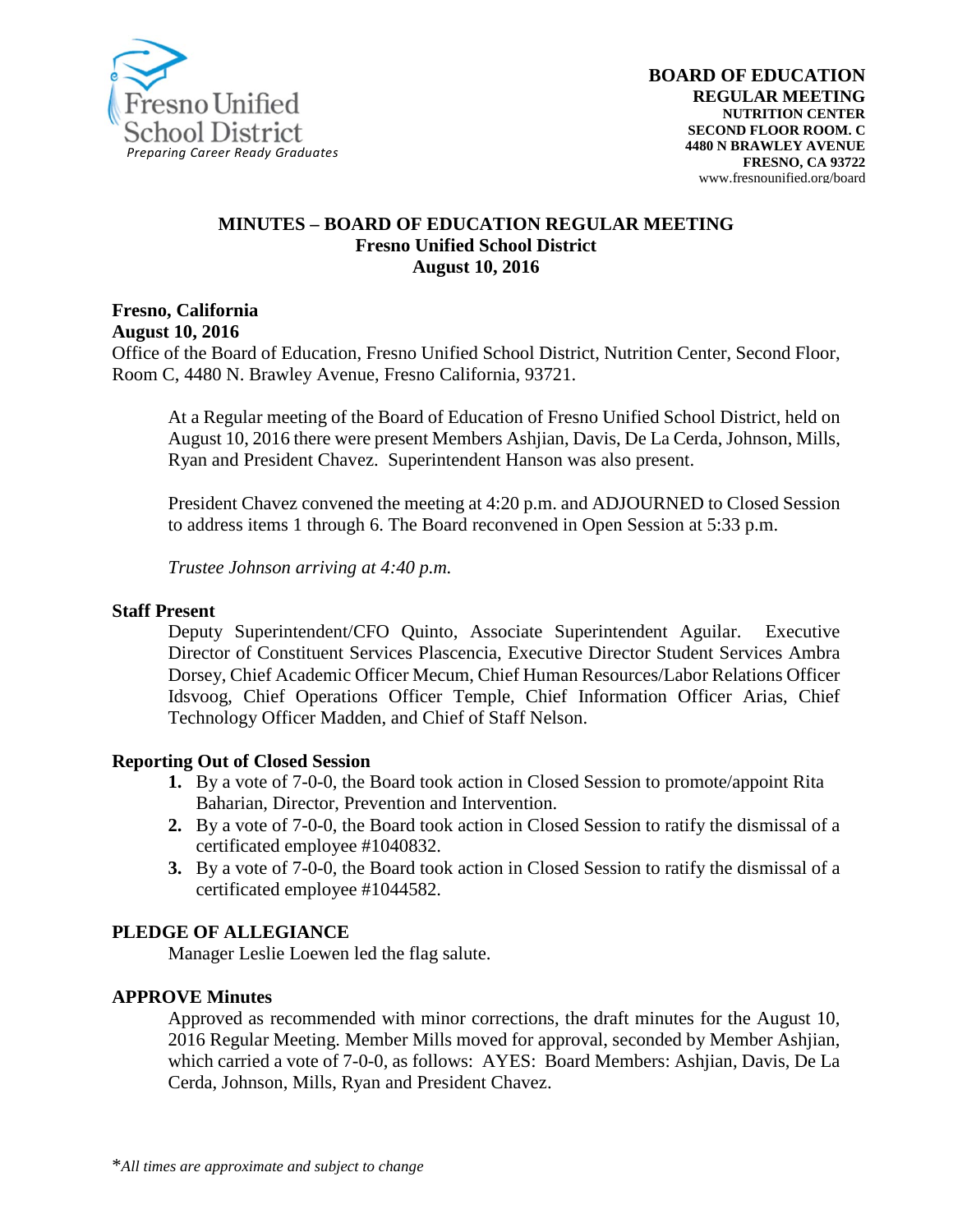## **HEAR Report from Superintendent**

- A recap of the 4<sup>th</sup> Annual Convocation. Superintendent Hanson thanked Mayor Ashley Swearengin for her remarks, reminding us all of the importance "hope" plays in the work we do each day. Superintendent Hanson also thanked the many community partners, sponsors and special guests who came and joined him on stage in support of our more than 10,000 employees and 74,000 students.
- Superintendent Hanson highlighted some of the work that has been going on this summer, including:
	- o Free lunches were served to youth on weekdays at 55 of our school campuses, which will total almost 200,000 meals served by the time the summer lunch program ends.
	- o Four pools at our high schools have been open for community use Monday through Saturday all summer.
	- o In partnership with the City of Fresno, 14 of our campuses are now open on weekends to make more green space available for community use, and will remain open throughout the year.
	- o Almost 14,000 Fresno Unified students took advantage of our summer school offerings. Two hundred and forty-nine students participated in Career Technical Education summer activities -- everything from Doctors Academy to Bitwise. By recovering credits or completing graduation requirements during summer school, 135 more students were able to graduate at a summer graduation event held on July 15.
- A number of facilities improvements were made as well:
	- o \$2.5 million renovation at Addicott Elementary, which serves students with disabilities.
	- o Bullard modernization continues and Robinson Elementary is getting a new kindergarten room, while other renovations include air conditioning installations and improvements, exterior public address systems, water conservation projects, renovated play courts, exterior painting at 14 schools, and exterior lighting at 14 schools.
- Superintendent Hanson shared that the district has hired 300 new teachers and 245 attended the new teacher conference this past weekend at McLane.
- Superintendent Hanson discussed the issue of race in the forefront of national and local awareness noting brave conversations that are happening around our city.
- Superintendent Hanson also spoke of the importance of addressing chronic absenteeism and encouraged parents to do everything possible to ensure children are in school, on time and ready to learn.
- Final remarks recognized investments from the \$280 million Measure O and noted that tonight the Board of Education would consider whether it should place a \$225 million bond measure on the November ballot to further invest in and support district schools.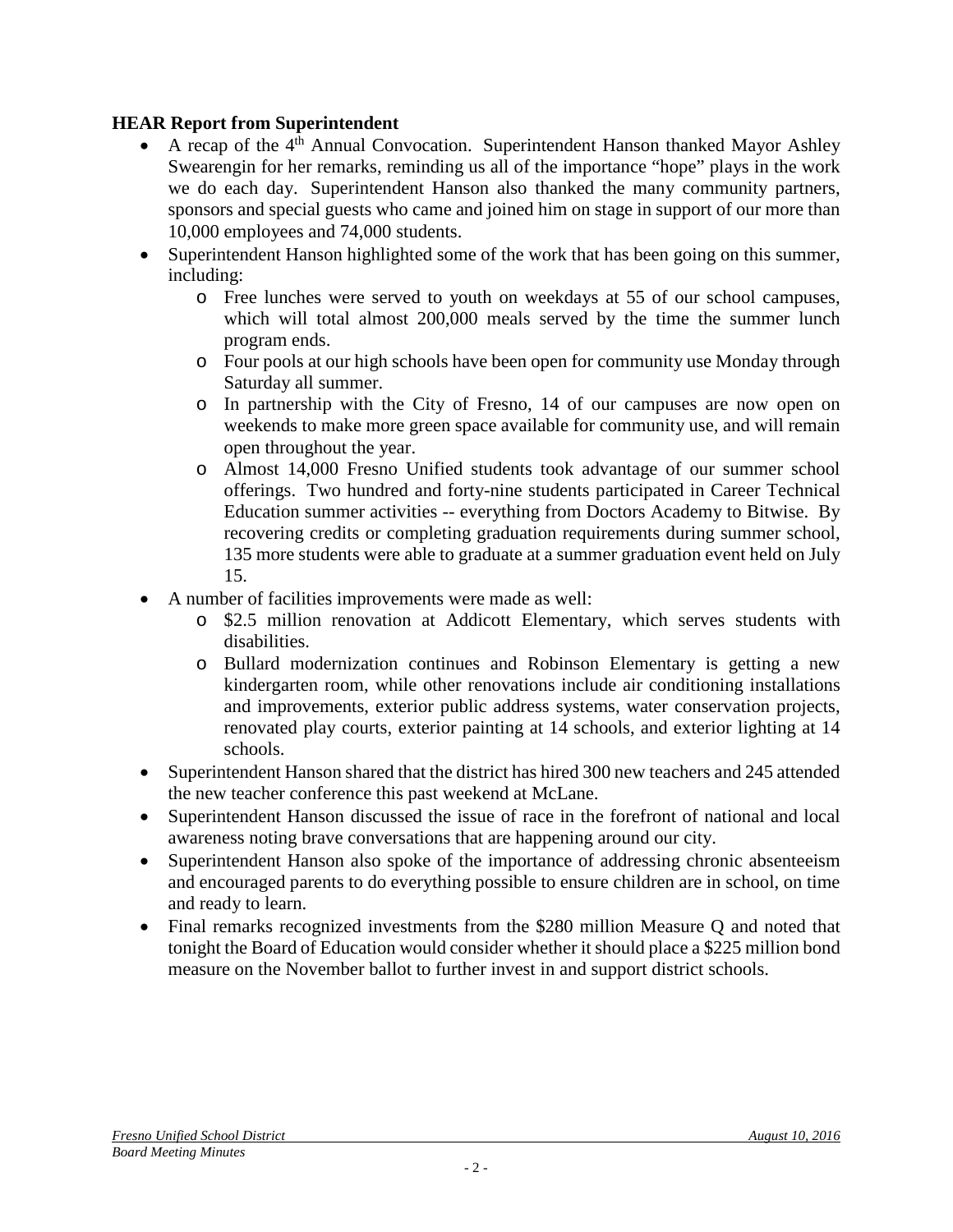On a motion by Member Davis, seconded by Member Johnson, the consent agenda, exclusive of agenda item: A-12, A-20, and A-26 which were pulled for further discussion, was approved on a roll call vote of 7-0-0 as follows: Members Ashjian, Davis, De La Cerda, Johnson, Mills, Ryan and President Chavez.

## **A. CONSENT AGENDA**

## **A-1, APPROVE Personnel List**

**APPROVED**, **as recommended** Included in the Board binders is the Personnel List, Appendix A, as submitted.

- **A-2, ADOPT Findings of Fact and Recommendations of District Administrative Board ADOPTED as recommended,** the Findings of Fact and Recommendations of District Administrative Panels resulting from hearings on expulsion and readmittance cases conducted during the period since the June 15, 2016, Regular Board meeting.
- **A-3, ADOPT Variable Term Waiver for Career Technical Education Credential Holders ADOPTED as recommended,** Waiver request for Career Technical Education Credential holders for English Learner Authorization until CTE program is completed.
- **A-4, ADOPT Waiver Requests for Rebecca Beir, Alana Cross, Cassandra Sierra, Keylla Gomez, and Alyssa Hammers to serve as Speech Language Pathologists ADOPTED as recommended,** Waiver request for Rebecca Beir, Alana Cross, Cassandra Sierra, Keylla Gomez and Alyssa Hammers to serve in a hard-to-fill position, Speech Language Pathologist.

#### **A-5, APPROVE Annual Agreements for the 2016/17 School Year**

**APPROVED**, **as recommended** a matrix detailing agreements to provide services to Fresno Unified School District. These agreements start in August for the school year and include the following categories:

- Targeted assistance for students:
	- o Student achievement outcomes
	- o Social emotional supports
- Teacher development
- Leadership development
- Opportunities to promote arts, activities and athletics

## **A-6, APPROVE Fresno County Cradle to Career Partnership**

**APPROVED**, **as recommended.** The Cradle to Career (C2C) Partnership for Fresno County is a community‐wide partnership of public, private, nonprofit and philanthropic leaders who are organizing efforts and resources around building a shared community vision that all Fresno County youth will realize success and good health at every age, from cradle to career.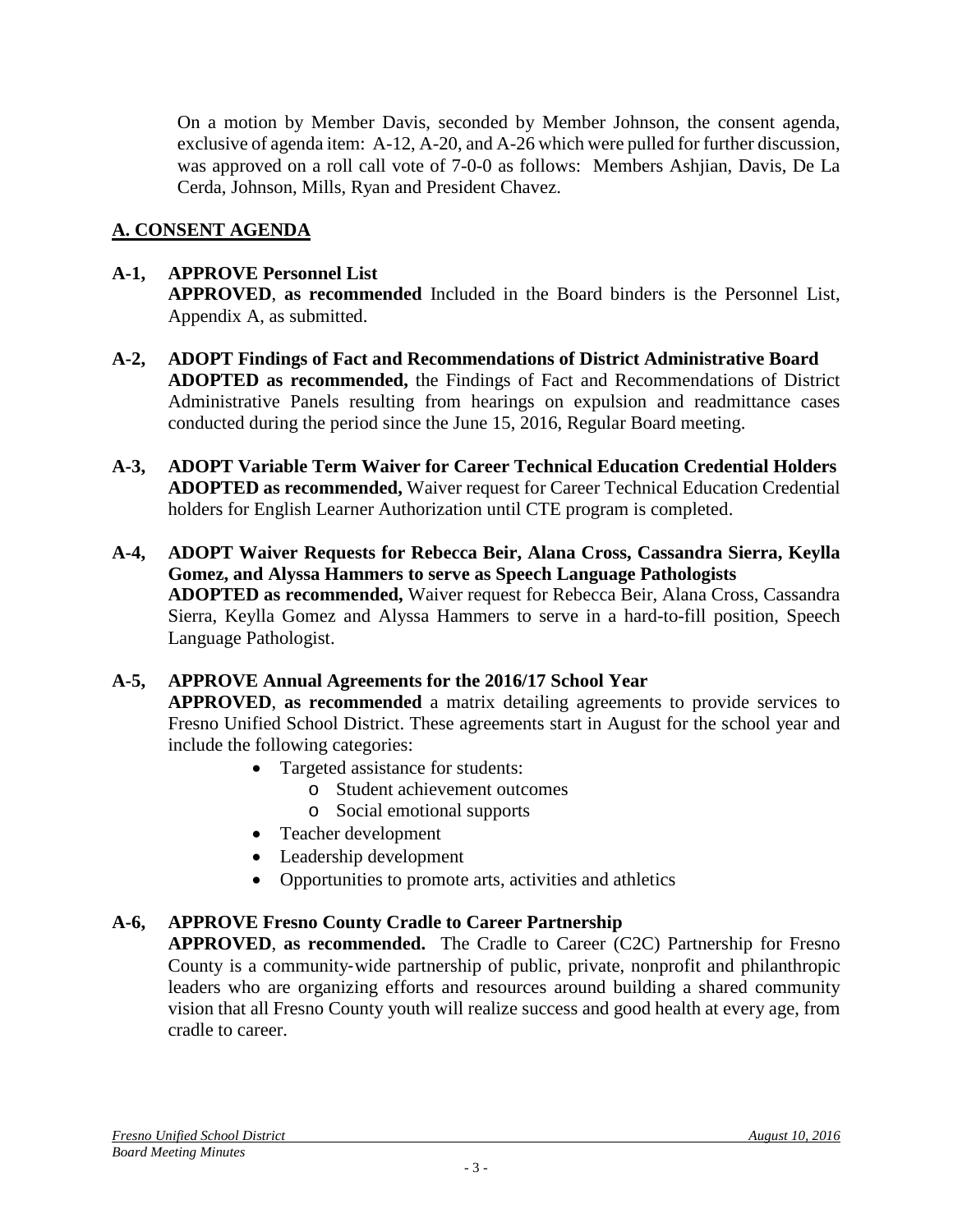**A-7, APPROVE Article 20 Waivers for Various Schools for the 2016/17 School Year APPROVED**, **as recommended** letters from the Fresno Teachers Association approving the requests from various schools to waive Article 20.

## **A-8, APPROVE Farmers Insurance Dream Big Teacher Grant**

**APPROVED**, **as recommended.** Duncan Polytechnical High School Library Media Teacher Lisa Bridgen has been nominated by the Fresno Office of Farmers Insurance to apply for the Farmers Insurance \$100,000 Dream Big Teacher Grant. If awarded, grant funds would focus on creating a more interactive and collaborative work space within the Library Media Center for students of Duncan Polytechnical High School. The winner will be announced in December.

## **A-9, APPROVE Provisional Internship Permits**

**APPROVED**, **as recommended** seventeen (17) Provisional Internship Permit (PIP) recommendations to rehire or hire upon Board approval. Site principals recommended to Human Resources to retain or hire the following teachers in their positions for 2016/17 due to a shortage of fully credentialed teachers. They are all working toward completing the required exams by the end of 2016/17.

## **A-10, APPROVE Comprehensive Safe School Plans for 2016/17**

**APPROVED**, **as recommended** the Comprehensive Safe School Plans for all schools. The Plans support a safe learning environment for students and staff, and are organized to align with the California Standardized Emergency Management System.

## **A-11, APPROVE Award of Bid 16-24, Pupil Transportation Services – Special Education Programs**

**APPROVED**, **as recommended** Bid 16-24 for selecting a qualified vendor to provide transportation for students with disabilities. The contract shall be in effect for five (5) years starting August 11, 2016.

Staff recommends award to the lowest responsive, responsible bidder:

First Student (Fresno, California) Estimated \$8,200,000 for 2016/17

## **A-12, APPROVE Amendment to Facilities Lease and Approve Change Order 14R for McLane High School Three-Story Classroom Addition and Modernization** PULLED for discussion

**APPROVED**, **as recommended** amendment number one to the Facilities Lease between Fresno Unified and Lewis C. Nelson and Sons, Inc. for the Three-Story Classroom Addition and Modernization project at McLane High School, and change order 14R for the project. The amendment grants additional time to address significant unforeseen conditions within the existing classroom structure and surrounding site. The amendment increases the contingency fund by \$253,319, to a guaranteed maximum price of \$12,153,319. In addition, approval of change order 14R allows for compensation of a negotiated 138.5 days of the 422 extended project duration days.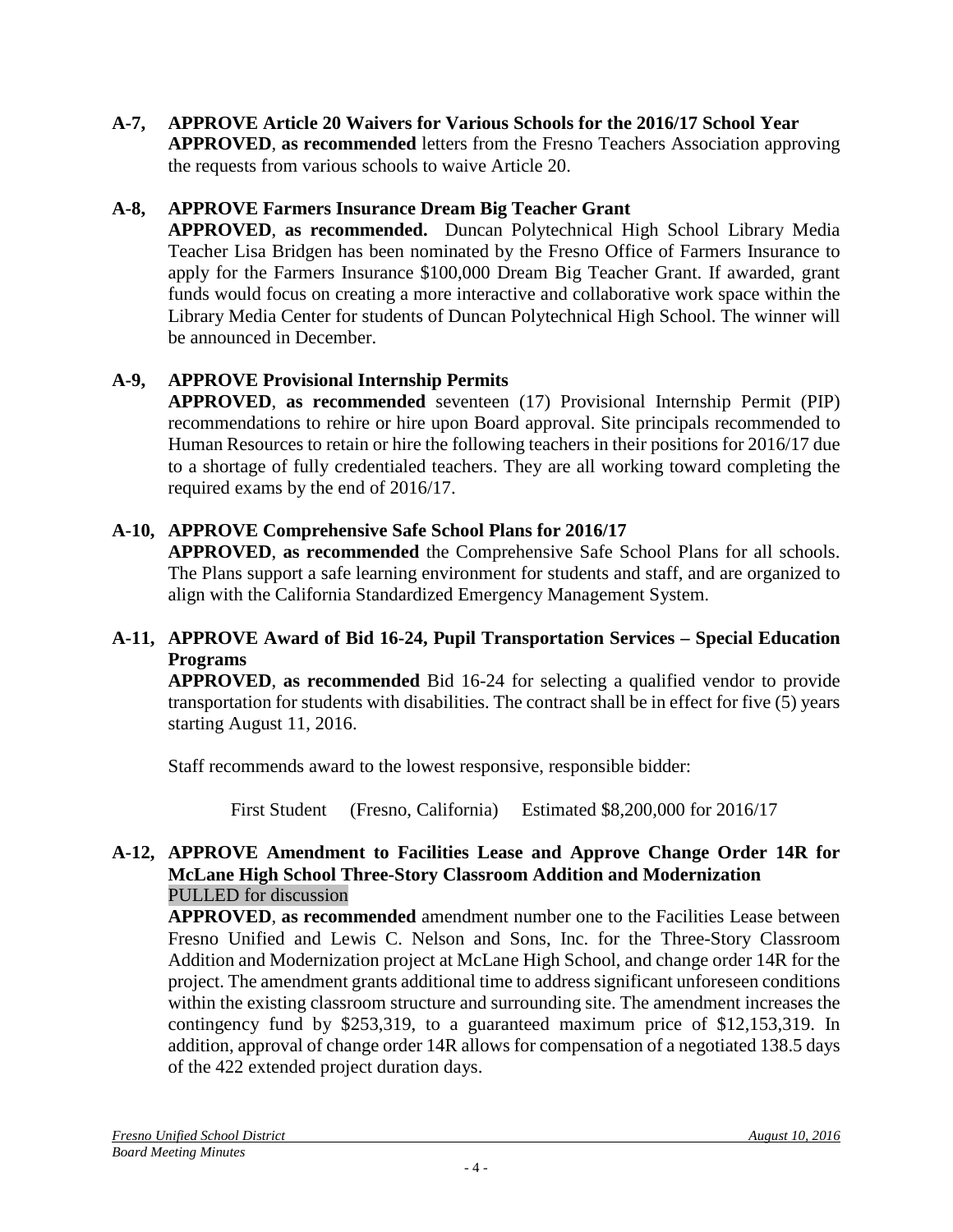**Member Mills** – This is over \$250,000 on an increase to the contingency fund on a lease lease-back. The point of a lease lease-back, as I understood it is that the burden fell on the contractor to adequately assess the job and make a determination of what it would cost and factor that into their bid and if it increased in cost then the burden would fall on them and reduce their profit versus coming back to the board and asking for more money.

**Karin Temple** – Under lease lease-back, the contractor presents their proposal and then we negotiate it with them to come to the guarantee maximum price. That negotiation is based on a scope of work that is agreed upon at the time with the contractor and the district. In this case the scope of work that was negotiated changed during the course of the project because of conditions that could not have been known at the time that the contract was negotiated, therefore the scope of the project increased.

**Member Mills** – You mentioned there was additional work because of existing utilities, isn't that something that should have been assessed and analyzed.

**Karin Temple –** These were utilities that were not shown on our *as built drawings*. Many of our buildings, including McLane, were built in the 1950's. We don't have in some cases good, precise maps of where all the underground utilities are located. Our maps that showed existing utilities did not show the utilities that were then discovered later when we had to get into the foundation of the existing building to do the seismic upgrades. This was a highly unusual condition that was unforeseen and could not have been known.

**Member De La Cerda –** Understanding that this was a highly unusual unforeseen condition. Going forward are we making contingency plans for our other projects?

**Karin Temple** – For every lease lease-back project, we do have built in contingencies for conditions such as this. What we have learned from this project is that there are more unknown unknowns then we had anticipated. In the future we would allocate a higher contingency amount.

**Member De La Cerda** – When setting up the contingencies are they in a general fund or per project?

**Karin Temple** – It would be per project.

Member De La Cerda moved for approval, seconded by Member Davis, which carried a 6- 0-1 vote, as follows: AYES: Member Davis, De La Cerda, Johnson Mills, Ryan and President Chavez. ABSTENTION: Member Ashjian.

## **A-13, APPROVE Request for Qualifications 16-34, School Based Health Care Provider Services**

**APPROVED**, **as recommended** Request for Qualifications (RFQ) 16-34 to provide a pool of qualified School Based Health Care Providers for potential future services. Staff recommends approval of the following two qualified providers:

| Clinica Sierra Vista     | (Bakersfield, California) |
|--------------------------|---------------------------|
| Valley Health Team, Inc. | (San Joaquin, California) |

Following Board approval, both qualified providers will be requested to submit a proposal to provide services for a potential school based health center at Addams Elementary School.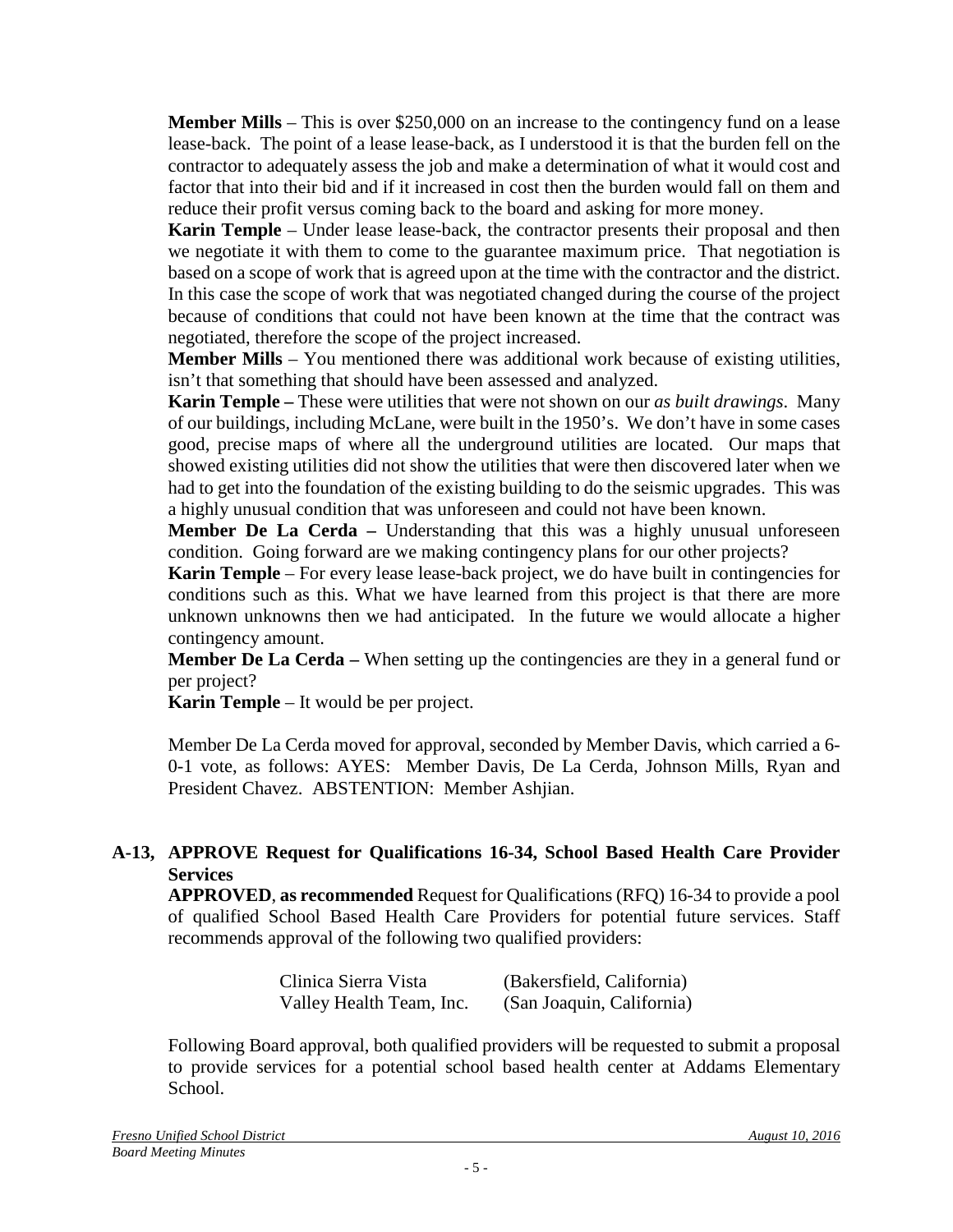## **A-14, RATIFY Initiative to Promote Social and Emotional Learning in School and Out-of-School Settings – Wallace Foundation Planning Grant**

**RATIFIED, as recommended** a planning grant application to the Wallace Foundation for their national initiative to promote social and emotional learning in school and out-ofschool settings. The initiative is designed to foster children's social and emotional learning through partnerships between school districts and qualifying partners that enable school and out-of-school time leadership and staff to effectively teach and develop these skills. This invitation was made to 24 school districts nationally and consist of a planning grant of up to \$400,000. The Wallace Foundation plans to award a total of ten planning grants, and up to six multiple year-multiple million implementation grants.

## **A-15, RATIFY Master Contracts and Individual Services Agreements with Casa Pacifica Center for Children and Families and DN Associates**

**RATIFIED, as recommended** master contracts and individual services agreements with Casa Pacifica Centers for Children and Families in the amount of \$212,771 and DN Associates in the amount of \$60,780. The vendors will provide residential services to meet mental health needs for two students identified in their Individualized Education Programs (IEPs). The term for contract #1 commenced on July 1, 2016 and will end on June 30, 2017. The term for contract #2 commenced on July 1, 2016 and will end on December 31, 2016.

## **A-16, RATIFY First 5 Fresno County Birth to 3rd Grade Implementation Grant**

**RATIFIED, as recommended** the Birth to 3<sup>rd</sup> Grade Implementation Grant provided by the Children and Families Commission of Fresno County to Fresno Unified School District in the amount of \$980,197 over three years. This is year three of the grant and Fresno Unified will receive approximately \$303,427 during 2016/17.

The grant will support increased collaboration with community partners, maximizing the impact of existing resources and bridging the multiple transitions that children and families face in navigating services. Specific attention will be given to offering new models of cooperative Early Learning programing with the Fresno Housing Authority and Fresno Central Valley Children Services Network.

## **A-17, RATIFY Fresno County Office of Education Early Stars Quality Rating Improvement System Block Grant**

**RATIFIED, as recommended.** Early Stars is a program supported through Fresno County Office of Education for licensed childcare centers, family care providers and preschools serving children from birth to age five. Early Stars recognizes and supports the quality of programs and connects parents with our services.

## **A-18, RATIFY Professional Development Contract with College Board**

**RATIFIED, as recommended.** Professional development of Advanced Placement teachers in utilizing the College Boards AP Insight program to develop assessments, plan instruction and provide feedback to students.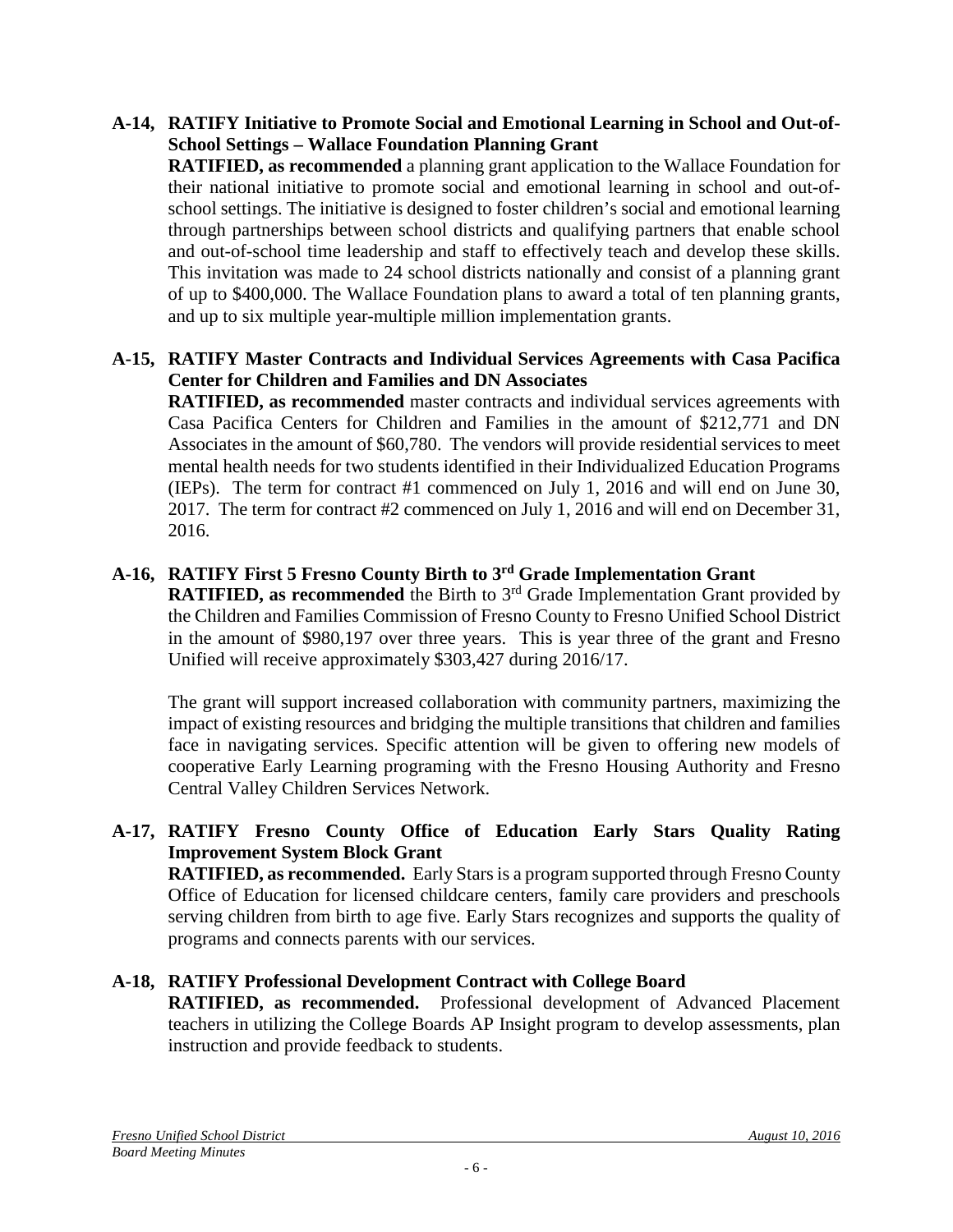**A-19, RATIFY Two Agreements Between Fresno Unified and State Center Community College District for Adult Education Consortium Staff Reimbursement of Costs RATIFIED, as recommended** two agreements (one per employee) between Fresno Unified School District and State Center Community College District (SCCCD) for the purpose of an exchange/loan of Fresno Unified staff to the State Center Adult Education Consortium. Staff will remain employees of Fresno Unified. Fresno Unified will be reimbursed for the full salary and benefits from the State Center Adult Education Consortium funding (Assembly Bill 104 Adult Education Block Grant). Total reimbursement will be \$271,631.

#### **A-20, RATIFY Agreement with the Fresno County Superintendent of Schools** PULLED for discussion

**RATIFIED, as recommended.** Fresno County Superintendent of Schools will contribute \$40,000 towards transportation expenses for those students who are not within the District's attendance area but desire to attend the Doctors Academy at Sunnyside High School.

**Member Mills –** My question is whether the \$40,000 that Fresno County is contributing covers the full cost of transporting students who are out of our district to the Sunnyside Doctors Academy?

**Brian Wall** – The \$40,000 from Fresno County and the ADA from the out of district students who attend the Sunnyside Doctors Academy, it more than covers the cost of the transportation.

**Member Mills** – I don't want to factor in the ADA because the ADA covers teacher salaries, professional development, supplies and other things. Transportation should be paid by the County Office of Education or the district who is sending them to us. I don't think that the cost of transportation should come out of this districts budget for out of district students. Is that \$40,000 paying the full cost of the transportation?

**Ruth Quinto** – The analysis that Mr. Wall is referring to does show that the resources that are received from the County do cover approximately half the cost of transportation in question. We will provide the analysis to the board in a board communication.

**Member Mills** – I understand that when Doctors Academy opened that it may have been the only one in the county but Caruthers has opened a Doctors Academy and two other districts in the county have opened a Doctors Academy and we are busing more students now then the initial agreement. My preference is, if we are going to have students outside our district attend Sunnyside Doctors Academy the County Office of Education or their district needs to pay the full cost.

**Brian Wall** – We will include that in the board communication, but my understanding is that it was ten each year.

**Member Ashijan** – Do you think the number is 40?

**Brian Wall** – Currently it is 20.

**Member Ashjian** – So you are saying \$40,000 pays half of the cost? It takes \$80,000 to bus 20 kids.

Brian Wall – Yes, annually.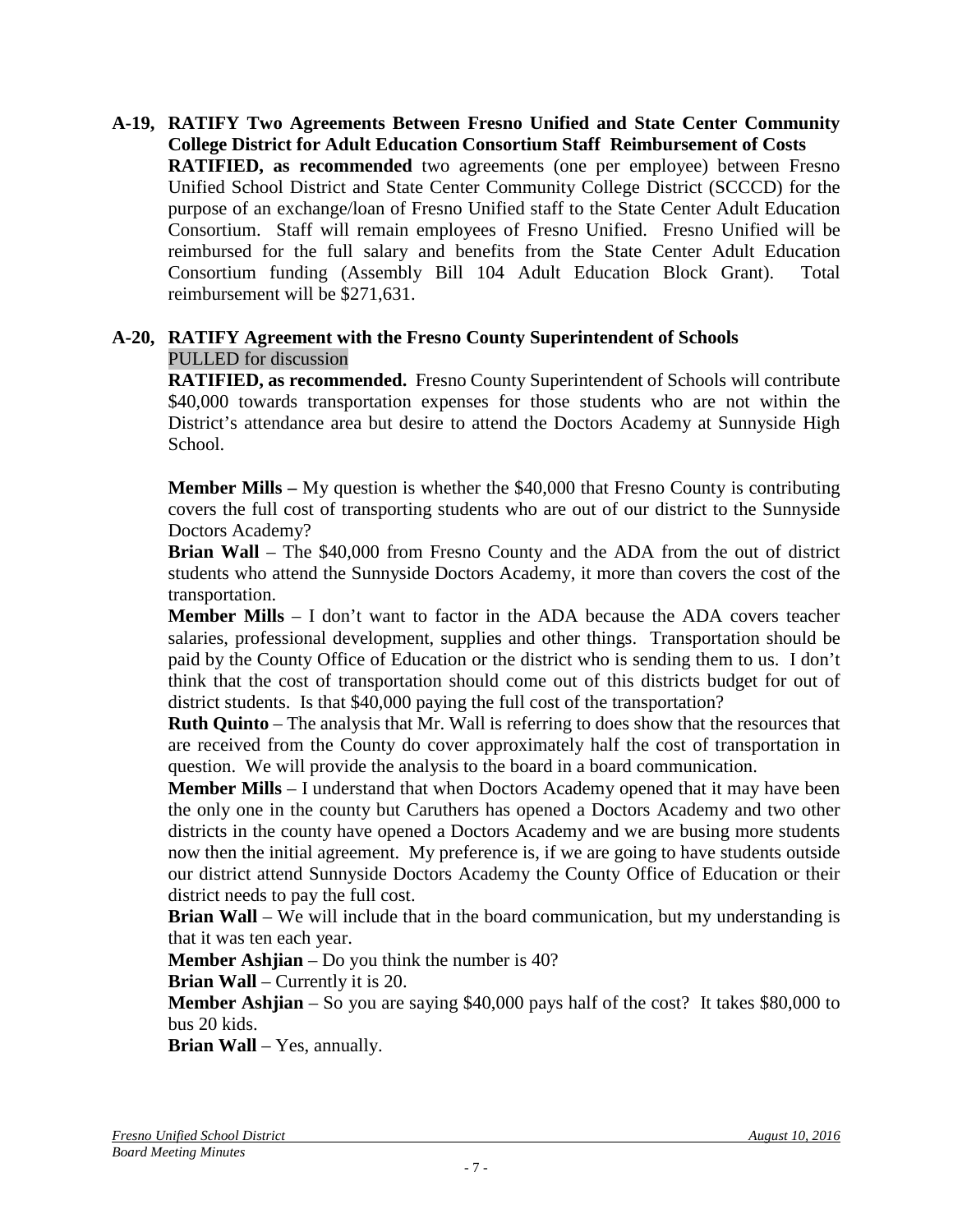Member Davis moved for approval, seconded by Member Johnson, which carried a 5-2-0 vote, as follows: AYES: Member Davis, De La Cerda, Johnson, Ryan and President Chavez. NOES: Member Ashjian and Mills.

# **A-21, RATIFY Service Agreement between Fresno County Superintendents of School and Fresno Unified School District for FRESH After School Programs**

**RATIFIED, as recommended** the Annual Service Agreement between Fresno County Office of Education and Fresno Unified upon an award of After School Education and Safety and 21<sup>st</sup> Century Grants. Fresno County Superintendents of Schools is the designated grantee for 40 Fresno Unified site programs. The goal of these site based programs is to provide a safe and educationally enriching environment that will improve student academic achievement, as well as support the educational goals of the district.

## **A-22, RATIFY State Center Adult Education Consortium District Representative for 2016/17**

**RATIFIED, as recommended.** The Adult Education Block Grant (Assembly Bill (AB) 104, Article 9, Section 84905.c) requires that all member district's governing boards approve their representative for their consortium:

84905(c) A member of the consortium shall be represented only by an official designated by the governing board of the member.

The Superintendent is recommending that the following individuals represent Fresno Unified for the State Center Adult Education board meetings and work groups:

- Raine Bumatay, Principal, Fresno Adult School (Official Representative)
- Designated District Official, Fresno Unified (Alternate)

Any revisions to the representation structure would come back to the Board if needed during the duration of this one year. This process will be on an annual basis per AB 104, Article 9.

## **A-23, RATIFY Change Orders for the Projects Listed Below RATIFIED, as recommended** information on Change Orders for the following projects:

#### **RFP 15-32, Roosevelt High School Energy Services Contract, Phase I (Prop 39)** Deduct Change Order 1: (\$8,500)

## **Bid 16-09, Baird Middle School Classroom Wing Addition**

Change Order 1: \$53,317.50

## **Bid 16-14, Addicott Middle School Modernization**

Change Order 1: \$32,445.45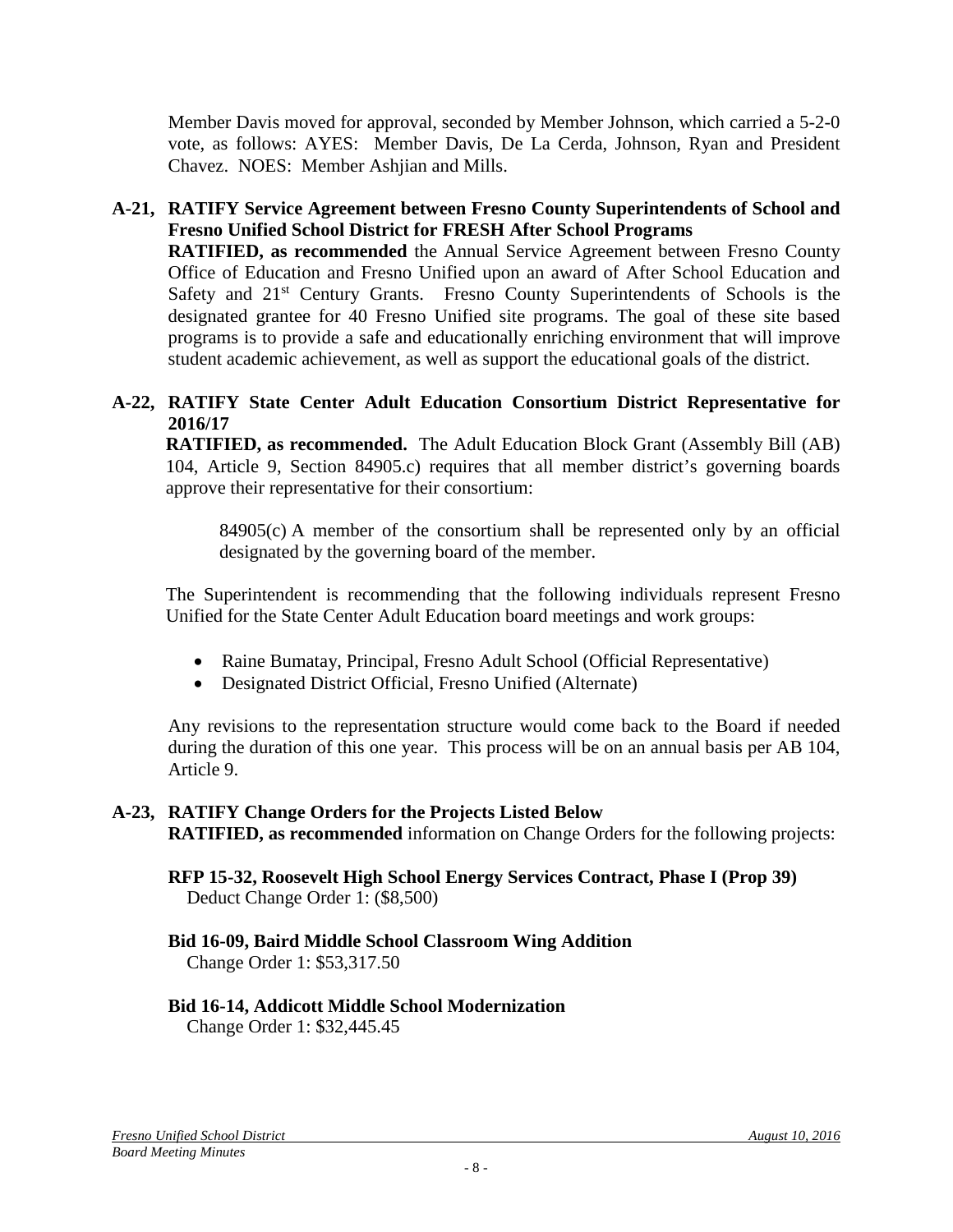# **A-24, RATIFY the Filing of the Notices of Completion for the Following Projects**

**RATIFIED, as recommended** Notices of Completion for the following projects, which have been completed according to plans and specifications:

- RFP 14-05 McLane High School Three-Story Classroom Addition and Modernization
- Bid 15-25 Gaston Middle School Sports Field Lighting
- RFP 15-32 Roosevelt High School Energy Services Contract, Phase I (Prop 39)

## **A-25, RATIFY the Extension of an Independent Contractor Services Agreement with Discovia for 2016/17**

**RATIFIED, as recommended** the extension of an Independent Contractor Services Agreement with Discovia for 2016/17. In 2015/16, the Board approved an agreement with Discovia for the purpose of digital information gathering and database hosting. Discovia will continue to host stored data in 2016/17, which has a monthly fee, and therefore this request is to extend the agreement through June 30, 2017. There is no additional request for funding in 2016/17 regarding this agreement, as the original approved amount is sufficient to cover costs in 2016/17.

## **A-26, RATIFY Purchase Orders from May 1, 2016 through May 31, 2016** PULLED for discussion

**RATIFIED, as recommended** purchase orders issued from May 1, 2016 through May 31, 2016. Purchase orders for \$10,000 or more are presented first, followed by purchase orders for less than \$10,000. A list of purchase orders issued for Associated Student Body (ASB) accounts is also provided. The Superintendent recommends ratification. Fiscal impact: Funding is noted on the attached pages. Contact person: Karin Temple, telephone 457- 3134.

**Member Ashjian** – Last year an additional \$315 was provided to our teachers for supplies in their classrooms and again this year. It is my understanding that not all of the funds were used last year. It is my hope it that if there are funds remaining that we expend all of the dollars to make things as easy as we can for our teachers and students.

Member Ashjian moved for approval, seconded by Member Davis, which carried a 7-0-0 vote, as follows: AYES: Member Ashjian, Davis, De La Cerda, Johnson, Mills, Ryan and President Chavez.

## **END OF CONSENT AGENDA (ROLL CALL VOTE)**

## **UNSCHEDULED ORAL COMMUNICATIONS**

**Roberta Genini –** Spoke about her concerns surrounding the use of Fresno Unified School District Facilities for partisan political rallies.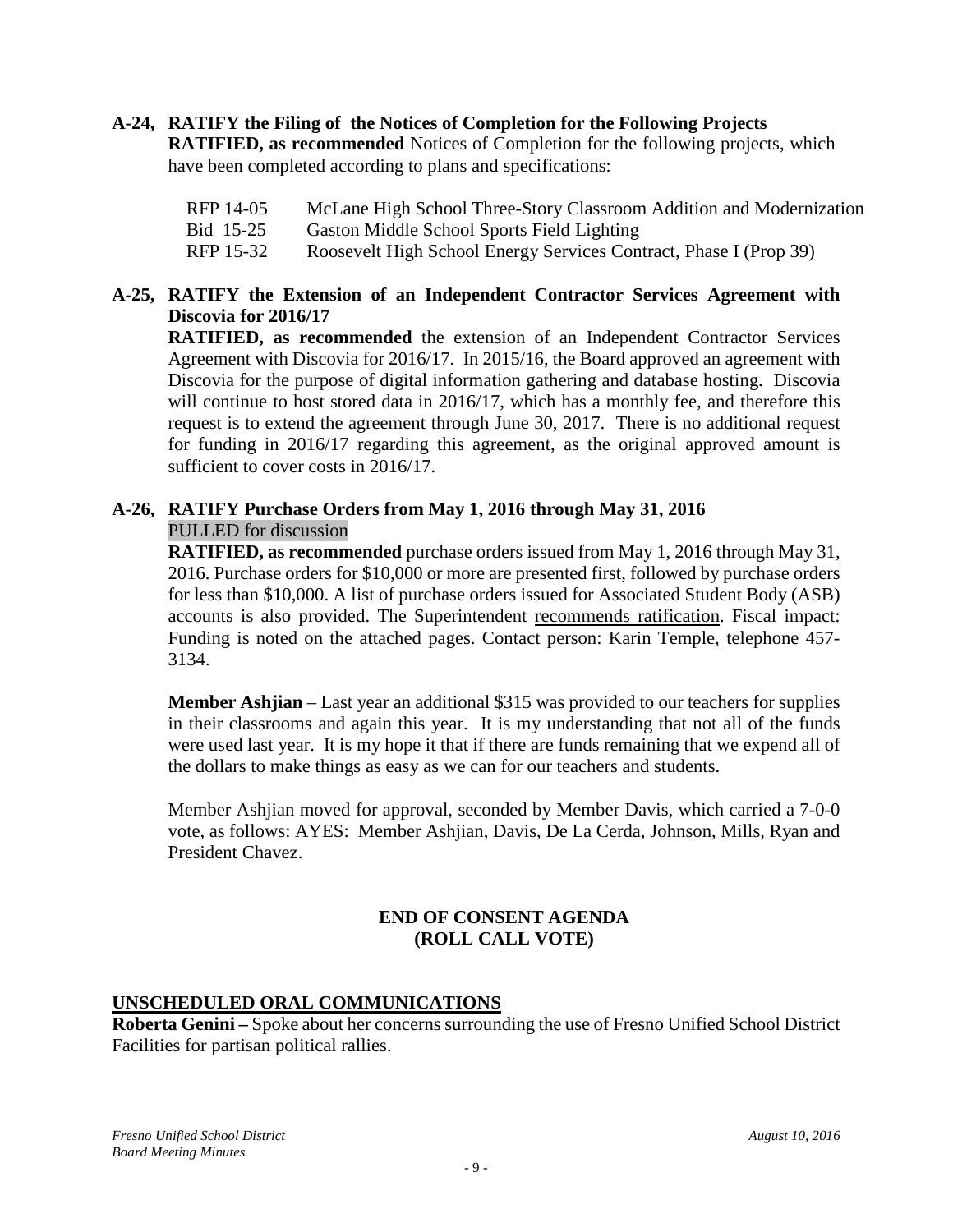## **B. CONFERENCE/DISCUSSION AGENDA**

**B-27, DISCUSS and ADOPT Resolution 16-01 Ordering an Election to Authorize the Issuance of School Bonds, Establishing Specifications of the Election Order, and Requesting Consolidation with Other Elections Occurring on November 8, 2016 DISCUSSED and ADOPTED** Resolution 16-01, which calls for a \$225 million Fresno Unified School District school facilities bond measure on the November 8, 2016 general election ballot. The Superintendent recommends adoption. Fiscal impact: Adoption of Resolution 16-01 and voter approval of the bond measure would authorize the district to issue \$225 million in bonds for facility improvements. Contact person: Karin Temple, telephone 457-3134.

Presentation by Chief Operations Officer, Karin Temple

An opportunity was provided to hear questions/concerns from members of the board and staff was available to respond

**Member Mills** – In the list of schools I noticed Dailey and Dailey is a charter school site. I have a question on whether or not charter schools are something we are supposed to provide for in bonds.

**Karin Temple** – Yes, Dailey is listed as is Bethune, both of which are charter schools. Both are Fresno Unified facilities and owned by the district. We need to have the ability to maintain those facilities as assets.

**Member Mills** – In looking at the proposed resolution, it says **Evaluation of Needs** on page B-2 the second sentence states, "The Board hereby certifies that it has evaluated safety, class size, and information technology needs in developing the Bond Project List as shown," and we need to certify that before we vote on this resolution. I don't recall the board having a conversation on that with respect to this bond. Do we have to include that certification?

**Karin Temple –** Maybe it is about the word "certifies", the way that we have interpreted this previously is that "certifies" means that the staff has undertaken evaluations of what type of projects need to be done in those areas.

**Member Mills** – It does not say the staff "certifies" it says the board "certifies". I know that when we were doing Measure Q we had a lot more conversation and community input before we got to the point of putting the bond on the ballot and we have had no community meetings on this and we haven't selected any projects.

**Karin Temple** – The board did approve the Facilities Master Plan which looked at the needs of specific schools and throughout the district, from that perspective it could be interpreted that the board has certified it.

**Charles Adams –** This statement is a required element for the bond election. It has to be stated in the Measure, it is an Ed Code requirement. We interpret that when you approve the resolution you are making the certification.

**Member Mills** – There has not been conversation about this within the context of this cycle on this bond. The fact that we did have conversations about it in developing site master plans for our high schools and so forth does that satisfy for that certification?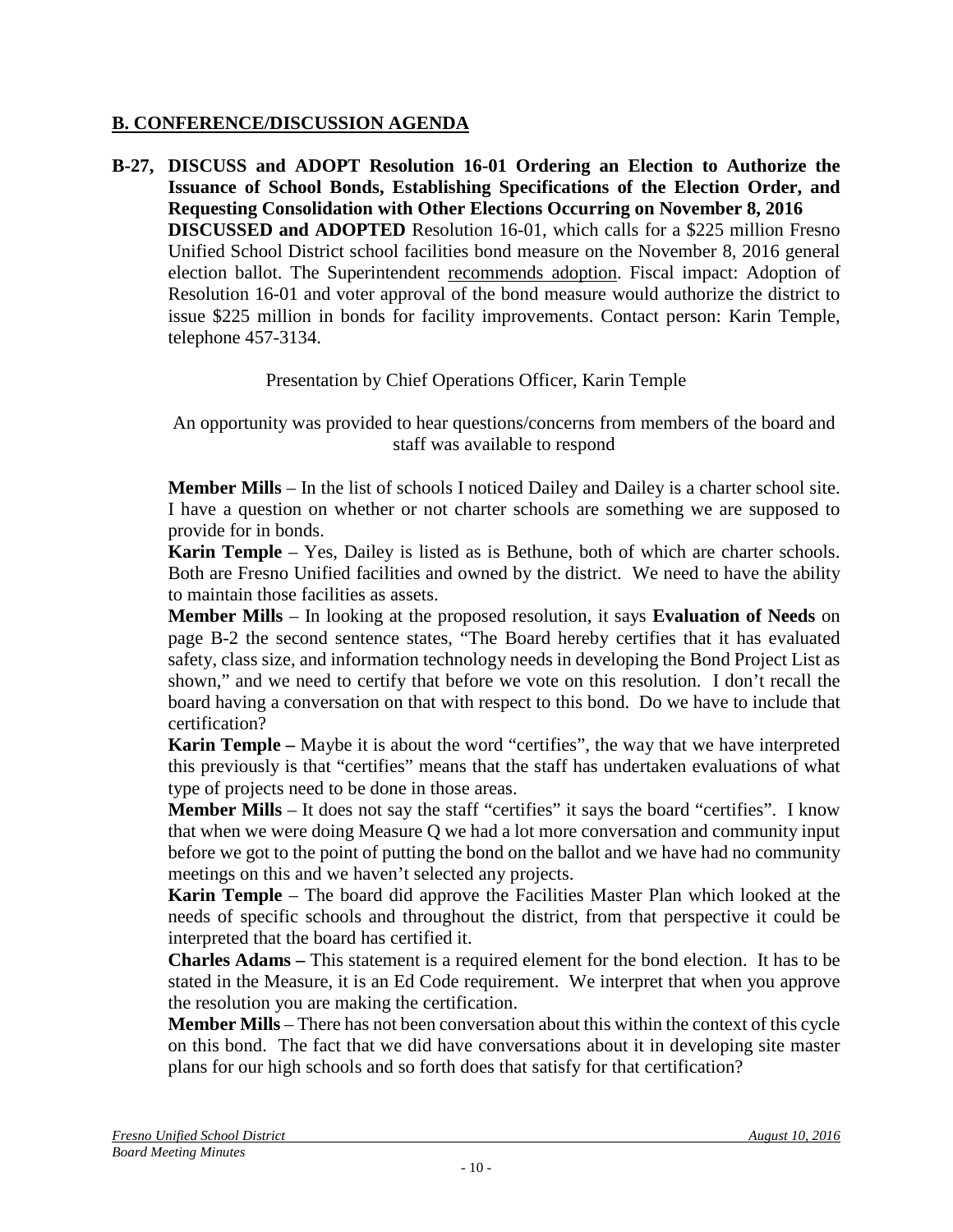**Charles Adams –** For this certification what you see is what you get. It is a requirement and quite frankly it does not have a lot of teeth to it or substance behind it. It is simply a laundry list of things you are supposed to take into account when you prepare the project list.

**Member Mills** – What we have done with this resolution, is that there are no identifiable projects per say, we have virtually listed every school and every type of potential project so that when we do actually narrow it down and focus on specific projects we have the broadest possible discretion.

**Charles Adams –** That is typically how it is done. You can't know right now exactly what projects you will or will not want to fund or what the priority is. The bond measure is very clear that there is no priority established in the listing. This is the way all districts do it. A broad list to pick and choose as you implement the program.

**Member Mills** – Since we are not putting any specific project into the ballot language itself and we put together a project list say in the next couple of months. If we decide a year from now to change that list do we have the authority and the ability to do that?

**Charles Adams –** You are limited to funding projects that are on this list. If you decide later that there is a project that you want to fund out of the bond measure but it is not on the list that is not permitted. The purpose of the list is to allow the voters to know what projects are potential candidates for the bond issue.

**Member Mills** – But the way we have drafted this, is it lists every generic project possible at every single school. Which clearly we have to narrow it down and if we develop a list in a couple of months it is not going to be on the ballot itself because the deadline for the ballot is the August 12. What I am asking about is don't we retain the legal ability to change the specific projects?

**Charles Adams –** You certainly do. And there is an Attorney General opinion to the effect that you are permitted in developing this list to have broad descriptions of what you are going to do recognizing the details will follow at a later date.

**Member Mills** – Can we change the details?

**Charles Adams –** Yes. You can change the list as long as **A**) you are not putting something on the list that was not there to begin with or **B**) contradicting something that is on the list. Typically when these list are put together, counsel will suggest that you avoid putting excessive amounts of detail because it then restricts your ability to adapt to things that may change later.

**Member Mills** – If the deadline is August 12 and we put this language on the ballot, the projected community meetings would be later in August and early September?

**Karin Temple –** We will begin establishing those schedules tomorrow. We are waiting to get the go-ahead from the board. We envision doing two meetings a week with one week having three meetings. I don't have those dates yet, we need to work with principals and we will start that next week. The community meetings will be facilitated by our team and we will work with board members as well to ensure their schedules work with the meetings. **Member Mills** – How many meetings do we plan on holding?

**Karin Temple –** One for each region.

**Member Mills** – Is it possible to do more than one in each region? I would like to do as much community input as possible.

**Karin Temple –** When we work with the schools to draw up the schedules we will provide the maximum flexibility. We will also be working with our Communications Department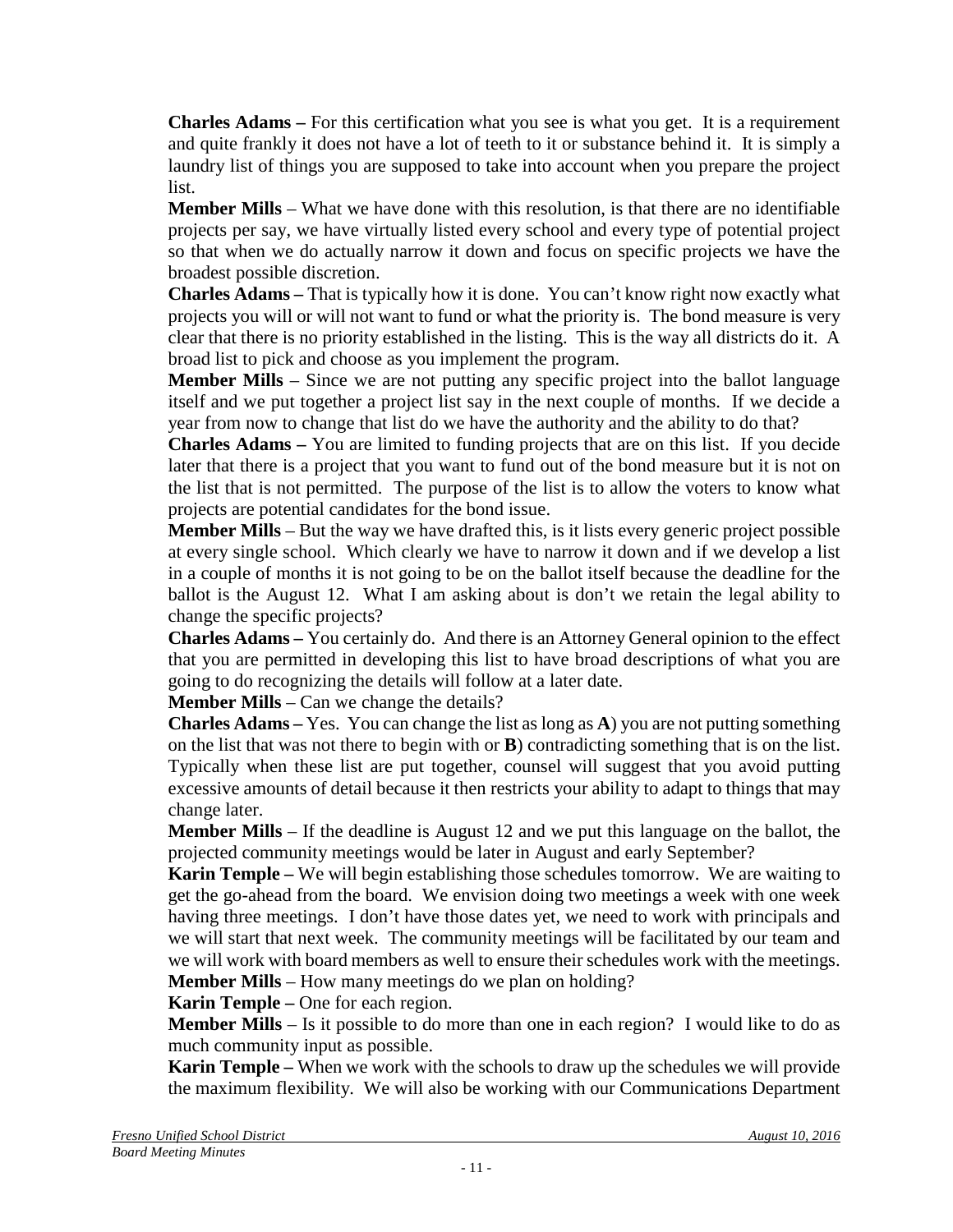to input on our website as well during the same time period as the meetings. We will advertise as widely as possible to give everyone an opportunity to provide input.

**Member Mills** – Assuming this goes forward and we complete our community input by the end of September, are you projecting that the board starts discussing specific projects in October or at some later point?

**Karin Temple –** Yes, our targeted timeframe is the last September meeting or the first October meeting depending how quickly we can get information back and packaged for the board. It will come well in advance of Election Day.

**Member Mills** – This board recently adopted a budget that I did not vote in favor of because it did not address any of the priorities that had come up in my region. The number one priority was Career Technical Education. In one of our biggest budgets that we have had in the years that I have been on the board there was not one additional dollar allocated for Career Technical Education for that region. This bond proposes to spend money on Career Technical facilities and that is one potential area. I would suggest to the board that creating equitable opportunities for Career Technical should be a high priority if this goes forward. I also wanted to mention that I recently went to a leadership institute through CSBA and one of the sessions that I attended talked about bonds and the relationship to the educational programs and one of the things they emphasized is that a school district should have an educational master plan in place before they start building facilities. I think that this is a good concept and I would suggest to the board that we need to take a step back before we build and have an educational master plan because that should be driving what we are building.

**Member Ryan** – I recall that every high school developed a master plan. Just because this is a new bond that we are going after does not mean we are starting from scratch. We have voluminous information from all of our school sites on what it is that they need and what they want and we have prioritized before. How many portables do we have remaining? We promised in the last bond that removing portables would be a priority, putting in modern new classrooms buildings with good lighting and new facilities.

**Karin Temple –** Off the top of my head I believe we have about 1000 portables remaining. We have replaced about 300 in the last few years. With Measure Q we still have four or five elementary portable replacement projects that we are targeting funding with the last \$30 million of Measure Q. Throughout the district there is still a need to replace portables at elementary sites.

**Member Ryan** – Portable replacement was a big priority for people before. I think we have more projects spoken for then we do money in this particular bond. I am not saying don't have community input. Of course you want to update your information, but as I recall we spent a lot of money several years ago hiring a firm to come in here and visit every single school site to give us an assessment of the condition and the things that were needed. We are not starting from scratch. We have lots of information on what needs to be done from parents and community members especially from teachers at those school sites on what needs to be done and in what order. Let's have our community meetings and ask people what their priorities are now, maybe some things have changed but let's not dump out all the voluminous information that we have gathered already from school sites everywhere.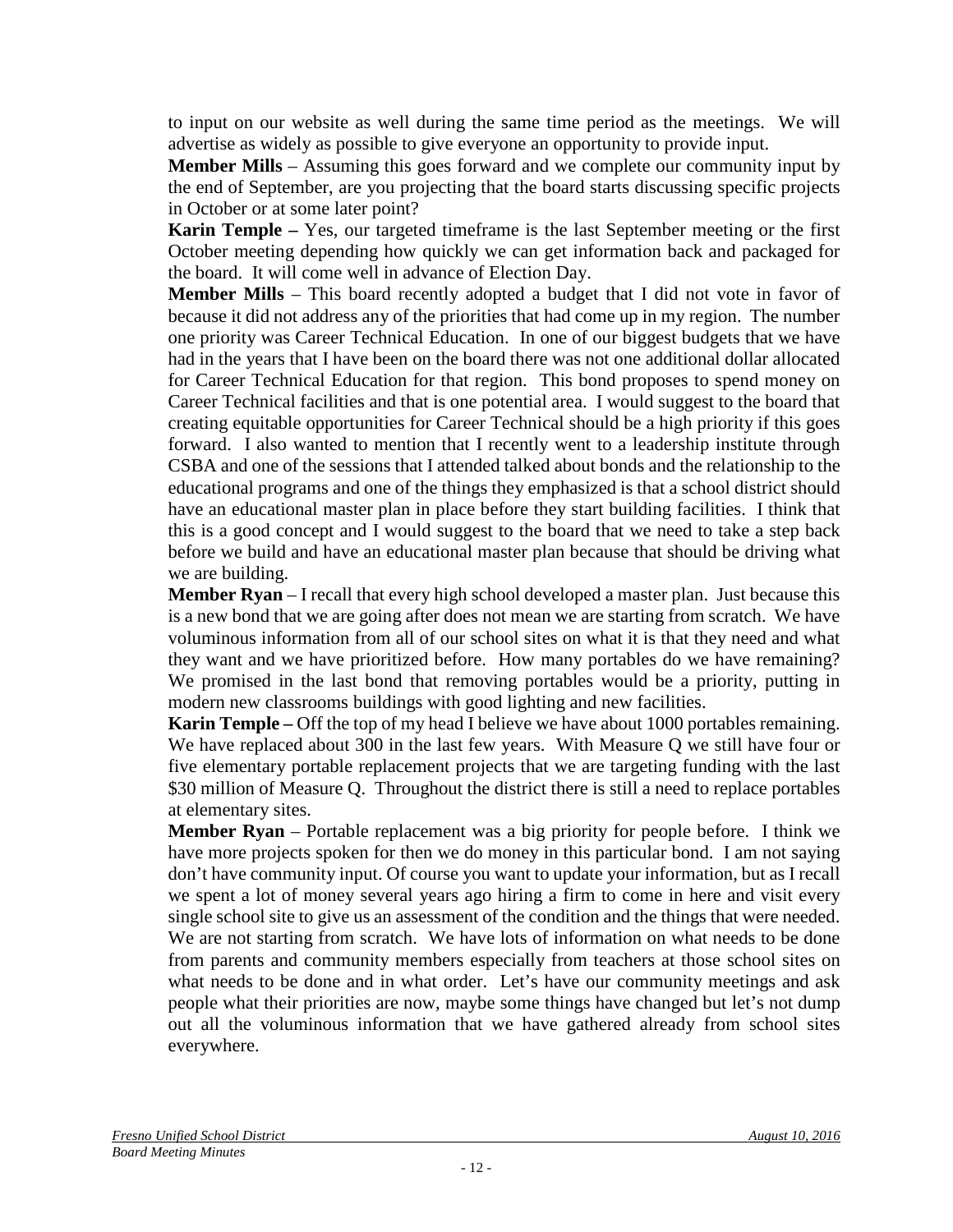**Member Davis** – I would like to see the Master Plan that we did in 2008/09 and check off all the things that we have done such as removing portables and building new classrooms. Will this bond be at a higher property rate?

**Ruth Quinto** – Should we not go to the ballot at this time we will likely have a difficult time saying no tax rate increase at this time. It would be difficult to make that pledge again. That is one of the reasons we are recommending this timing at this particular juncture.

**Member Davis** – I am looking forward to this for the children not yet born in this district. Someone had the foresight to put what we have in place. My family has four generations of people in Fresno Unified and 84 years invested in teaching in this community. I would hate to miss this opportunity. We are investing in our children and our town.

**Member Ashjian** – We have a great opportunity for the district but for me to get behind this I would need to be assured of a couple of things. One, we would need to be reasonable in understanding pre-construction agreements and lease lease-backs got us into a little bit of hot water that still does not have an outcome yet. I would like to see that this does not become part of this bond. Secondly, I would like to see more focus on which schools would be part of the bond instead of all the schools listed. Thirdly, the order in which we are going to tackle this projects. I think people want to know that the process is not being manipulated and that we are going to be transparent and open and follow a certain schedule. Lastly, I am assuming we will be putting a committee together to pass this measure. Would we have an outside marketing firm? Would the people contributing to the committee have priority in bidding? Would they be excluded from bidding? Those are some questions that I would be skeptical of and how we move forward because it seems that some of those components carried over from Measure Q and I don't want to repeat the sins of the past.

**Member Johnson** – I believe we should move on the bond. I don't think there will be any shenanigans with how we do contracts, because people are already looking at us. The poll indicated that 74% favor the bond. When we talk about new buildings for a community it has a positive impact on children. Those children will say "they really care about us". When we talk about priorities let the people decide. When staff goes out into the community to explain the bond measure, we each will have a responsibility to sell it to our community, the importance of the bond measure and how it is going to impact our kids and how it is going to impact the educational process in Fresno Unified.

**Member De La Cerda** – In reviewing our history in 2010 our district invested \$750,000 for a Master Facilities Plan to be developed which identified a billion dollars in facility need throughout our district, over a 15 year period which would require multiple bonds. Measure Q took care of \$270 million with an additional \$40 from the State of California (which may not be an option for this bond). This is not something new. We have been talking about bonds and receiving updates since I have been on the board. We have known that for several years that we were going to need additional bonds. Without a new bond the only other funds we will have for facility improvements will come from the General Fund. We need to understand that General Funds also support our programming which includes music, our athletes, art, safety, and employee compensation etc. I think it would be short-sighted not to pursue a bond at this time when other regions have received the lion's share for improvements. We are far from being equitable across our district.

**Member Mills** – Trustee De La Cerda mentioned the Master Facilities Plan and Trustee Ryan mentioned the School Site Plans. It would be helpful to get updated High School Plans distributed to the board.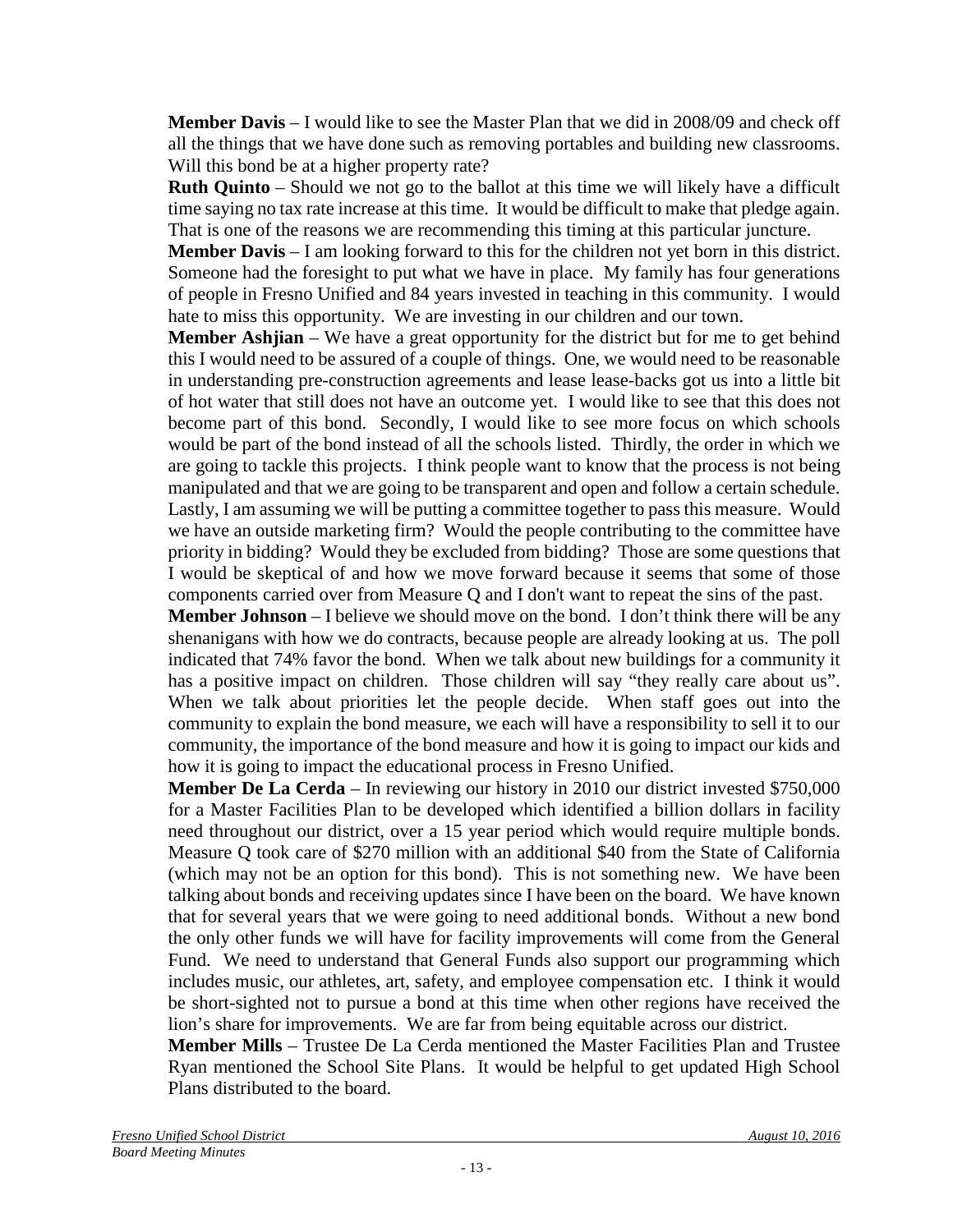**Karin Temple** – The High School Site Plans are being updated to show what has been done since they were originally done in 2010. The update will show what has taken place and then to show what investments are still outstanding based on the long range vision as originally discussed. The contemplation on a series of bond is correct, what has changed in the amount of this second bond. We had originally hoped that it would be over \$400 million which is not the case and still maintain the tax rate. When we go back to visit the Site Master Plans we need to be aware that our expectations need to ratchet back a bit.

**Member Mills** – I don't think we should ratchet back our expectations but I think it may mean we need more than three bonds to achieve what we need to achieve at all of our sites. We have a lot of needs in this district.

**Karin Temple** – What I meant is that we have to ratchet back with what we can achieve with this bond.

**Member Davis** – When we visit the updated High School Master Plans, where are we with the Alternative Ed sites?

**Karin Temple** – We don't have Master Plans for those facilities they are much smaller and don't have the range of facilities as our comprehensive high schools. I understand the point you are making and we will look closely at the ability of those campuses to meet the program needs of the students and we will do that.

**Karin Temple** – If we don't get a much needed new school with the overcrowding at Olmos, Storey, and Addams, what is the staffs plan or recommendation to accommodate those students.

**Karin Temple** – The recommendation is to adopt the resolution so we can put a bond on the ballot.

**Community Member Jeff Sands** – Spoke about equitable funding for charter schools. Asked that if the bond should be adopted that the needs of all students be considered and respectfully requested a binding commitment to provide charter schools within Fresno Unified with an equitable share of the resulting public funds by including specific language in the ballot measure and resolution.

On a motion by Member Johnson, seconded by Member Ryan, Resolution 16-01 Ordering an Election to Authorize the Issuance of School Bonds, Establishing Specifications of the Election Order, and Requesting Consolidation with Other Elections Occurring on November 8, 2016, was adopted on a roll call vote of 6-1-0 as follows: AYES: Member Davis, De La Cerda, Johnson, Mills, Ryan and President Chavez. NOES: Member Ashjian.

#### **UNSCHEDULED ORAL COMMUNICATIONS**

**The following individuals spoke about the act of transportation planning that is happening within the city of Fresno particularly with the residents of South East Fresno and issues that prevent children from being able to walk or bike to school safely.**

Genoveva Islas Cesar E Casamayor Gabriela Mares Esther Postigliano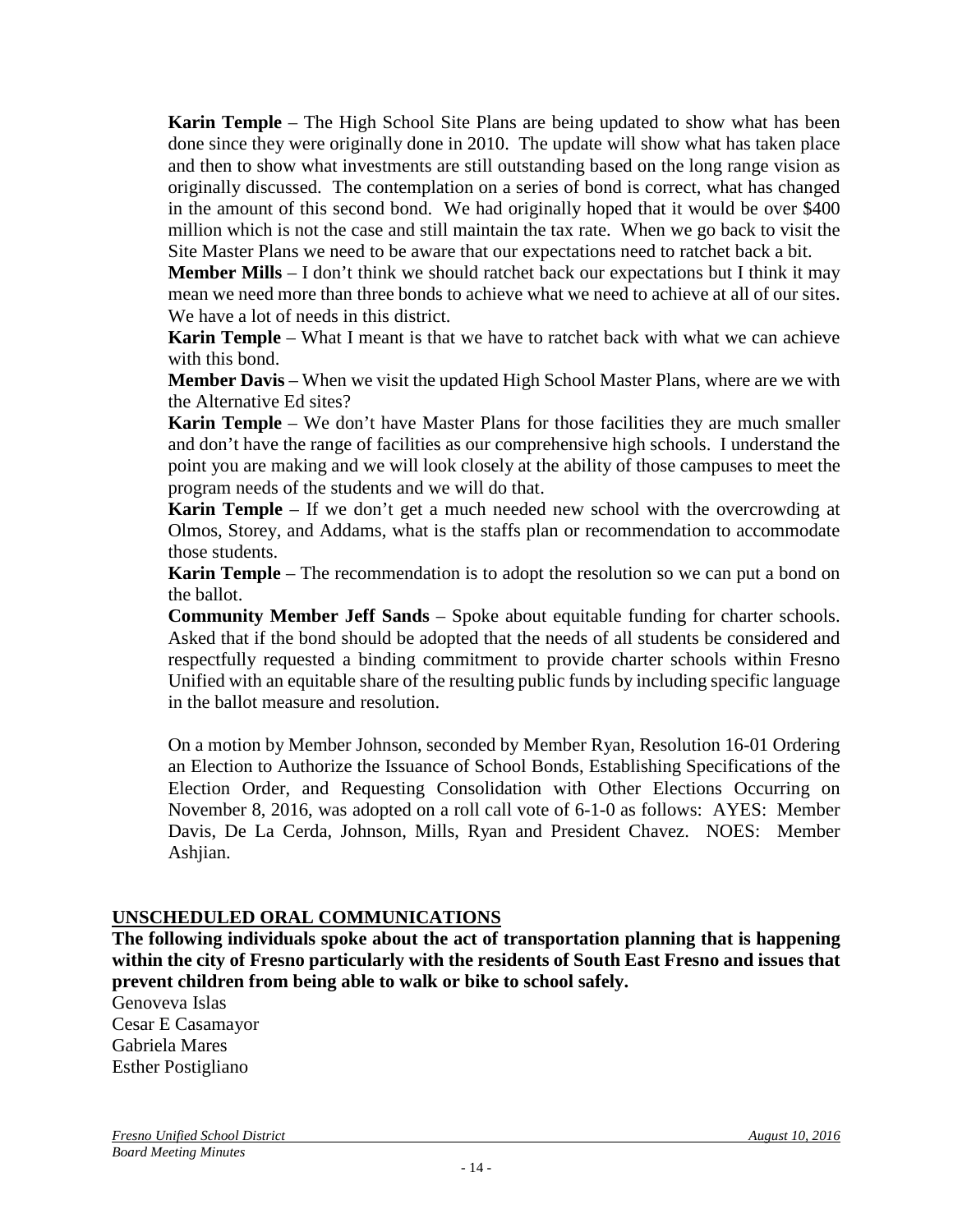## **C. RECEIVE INFORMATION & REPORTS**

- **C-28, RECEIVE the California School Employees Association (CSEA), Chapter 125 Proposal to Fresno Unified School District for the 2016/17 School Year RECEIVED** In accordance with government Code 3547, all initial proposals of the exclusive representative shall be presented in a public meeting of the public school employer, and thereafter shall be public record. The California School Employees Association (CSEA), Chapter 125 is herewith submitting its negotiations proposal for the 2016/17 school year. This proposal shall be available for public view in the Board of Education Office from August 10, 2016 through August 24, 2016.
- **C-29, RECEIVE the Fresno Unified School District proposal to California School Employees Association (CSEA), Chapter 125 for the 2016/17 school year RECEIVED** the Fresno Unified School District proposal to California School Employees Association (CSEA), Chapter 125 for the 2016/17 school year. In accordance with Government Code 3547, all initial proposals of the public school employers shall be presented at a public meeting of the public school employer, and thereafter shall be public record. This proposal shall be available for public view in the Board of Education Office from August 10, 2016 through August 24, 2016.
- **C-30, RECEIVE the California School Employees Association (CSEA), Chapter 143, Food Service Unit Proposal to Fresno Unified School District for the 2016/17 School Year RECEIVED** In accordance with government Code 3547, all initial proposals of the exclusive representative shall be presented in a public meeting of the public school employer, and thereafter shall be public record. The California School Employees Association (CSEA), Chapter 143, Food Service Unit is herewith submitting its negotiations proposal for the 2016/17 school year. This proposal shall be available for public view in the Board of Education Office from August 10, 2016 through August 24, 2016. Fiscal impact:
- **C-31, RECEIVE the Fresno Unified School District proposal to California School 20ployees Association (CSEA), Food Services Unit, Chapter 143 for the 2016/17 school year RECEIVED** the Fresno Unified School District proposal to California School Employees Association (CSEA), Food Service Unit for the 2016/17 school year. In accordance with Government Code 3547, all initial proposals of the public school employers shall be presented at a public meeting of the public school employer, and thereafter shall be public record. This proposal shall be available for public view in the Board of Education Office from August 10, 2016 through August 24, 2016.

## **BOARD/SUPERINTENDENT COMMUNICATIONS**

**Member Ashjian** – No new communications but I have three board communications that I am still waiting on.